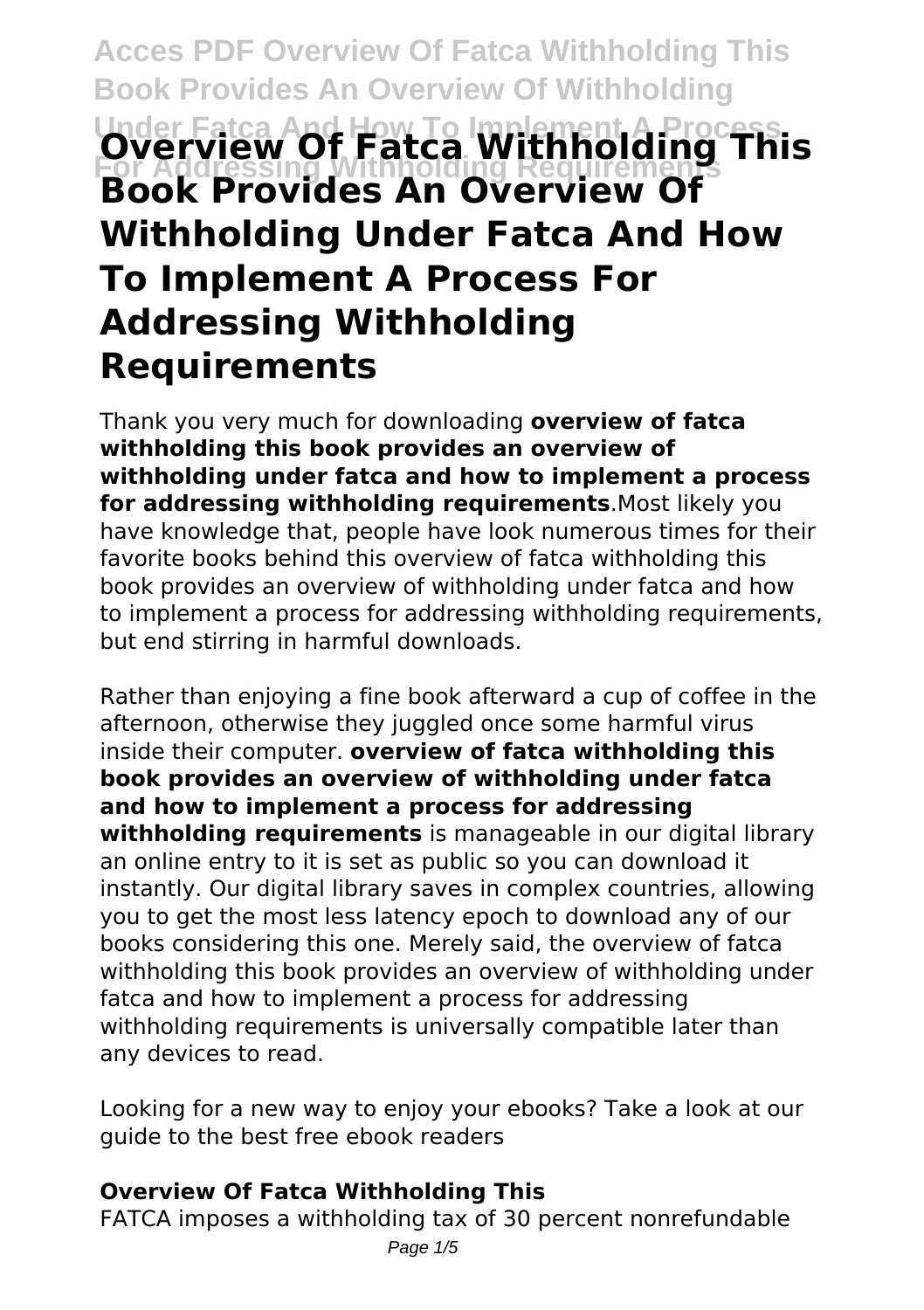tax on income from the United States paid to certain types of FFIs and NFFEs. Board Governance Entity Governance Public Governance Programs Solutions Products

## **What Is FATCA Withholding? | Diligent Insights**

The Foreign Account Tax Compliance Act (FATCA), enacted in 2010 as part of the Hiring Incentives to Restore Employment (HIRE) Act, is an important development in U.S. efforts to combat tax evasion by U.S. persons holding investments in offshore accounts. Under FATCA, certain U.S. taxpayers holding financial assets outside the United States must report those assets to the IRS.

#### **Summary of Key FATCA Provisions | Internal Revenue Service**

The Foreign Account Tax Compliance Act (FATCA) is an important development in U.S. efforts to combat tax evasion by U.S. persons holding accounts and other financial assets offshore. The Treasury Department and the IRS continue to develop guidance concerning FATCA. For current and more indepth information, please visit FATCA.

### **Summary of FATCA Reporting for U.S. Taxpayers | Internal ...**

Whilst the primary goal of FATCA is to gain information about U.S. citizens and nationals, FATCA imposes tax withholding where the applicable documentation and reporting requirements are not met. Failure to report the same can result in a penalty of more than \$10,000 per report per year. Who Does it Affect?

### **Overview of FATCA - Hexanika**

Foreign Account Tax Compliance Act (FATCA) Overview. After June 30, 2014, in addition to the withholding obligations under chapter 3, U.S. withholding agents must generally withhold 30% on U.S. source fixed or determinable annual or periodic income (FDAP), such as dividends and interest, paid to a foreign financial institution (FFI) or nonfinancial foreign entity (NFFE) unless the agent can reliably associate the payment with valid documentation that establishes that the payment is not ...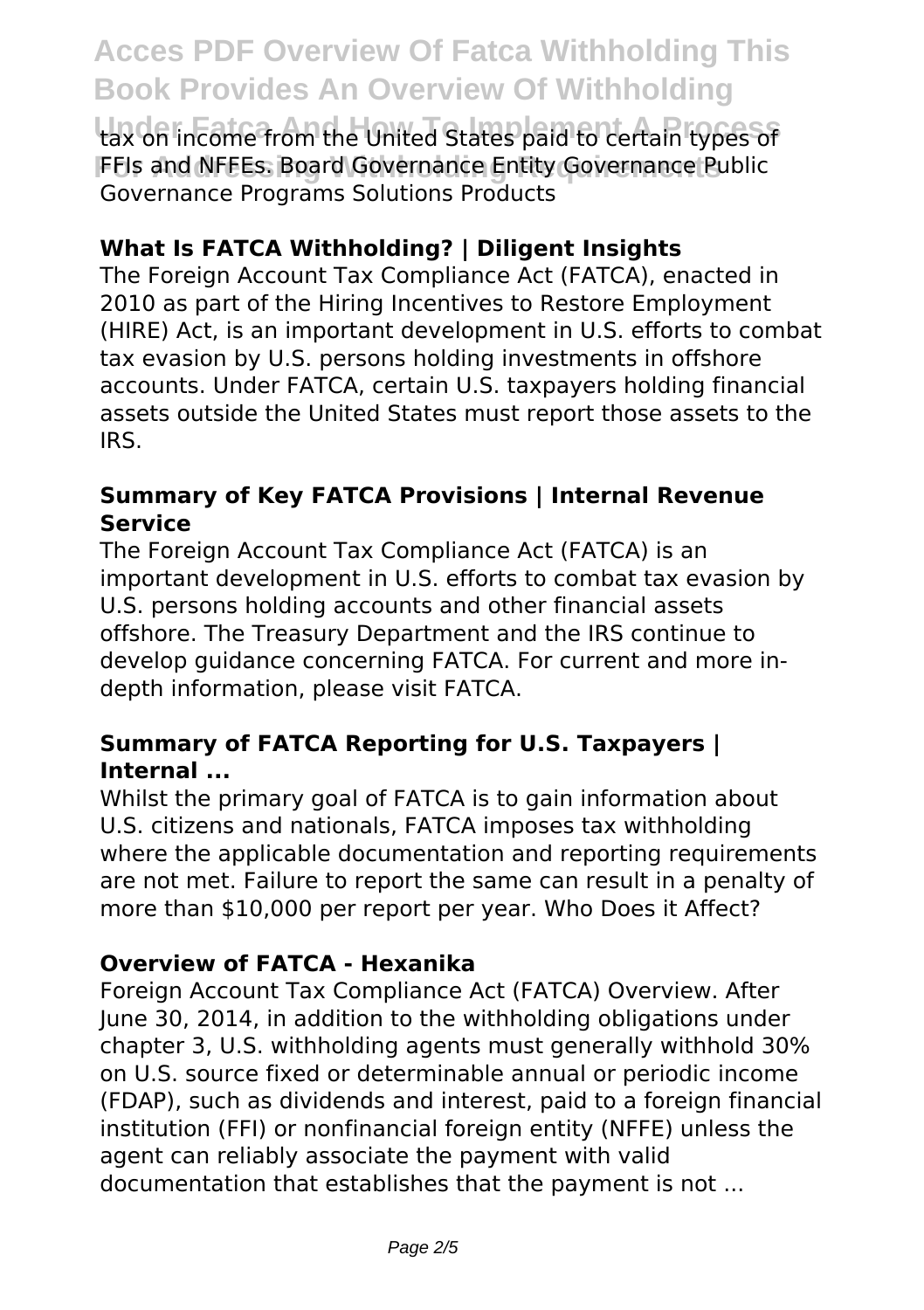# **Under Fatca And How To Implement A Process Foreign Account Tax Compliance Act (FATCA) Overview | RödlAddressing Withholding Requirements**

The FATCA executive summary is available for download. Download PDF This new reporting and withholding regime will ultimately impact current account opening processes, transaction processing systems and "know your customer" procedures utilized by foreign banks.

# **About FATCA | Deloitte US**

The Foreign Account Tax Compliance Act (FATCA) is a tax law that compels U.S. citizens at home and abroad to file annual reports on any foreign account holdings. FATCA was endorsed in 2010 as part...

# **Foreign Account Tax Compliance Act (FATCA)**

To encourage non-US financial institutions to comply with these requirements, FATCA imposed a 30% withholding tax on (i) certain payments of income on US obligations, (ii) payments of principal on, and gross proceeds from the disposition (including redemption) of, certain US obligations and (iii) payments on non-US obligations ("foreign passthru payments") to non-compliant financial institutions.

### **FATCA Guidance Provides Relief on Gross Proceeds Withholding**

Due to laws in many countries preventing full compliance with FATCA, a two-year transition period was established, until 1 January 2016 to fully implement this requirement. During this period, an FFI affiliate or branch in a jurisdiction that prohibits withholding or

# **FAQ on FATCA overview - Deloitte United States**

This insight provides highlights of the 2016 Chapter 3 and FATCA Regulations and includes observations regarding the potential impact of the regulations on withholding agents, foreign financial institutions (FFIs), and those who receive payments from withholding agents and/or FFIs.

### **orting and withholding - PwC**

Impact on Multinational Corporations that are not in the Financial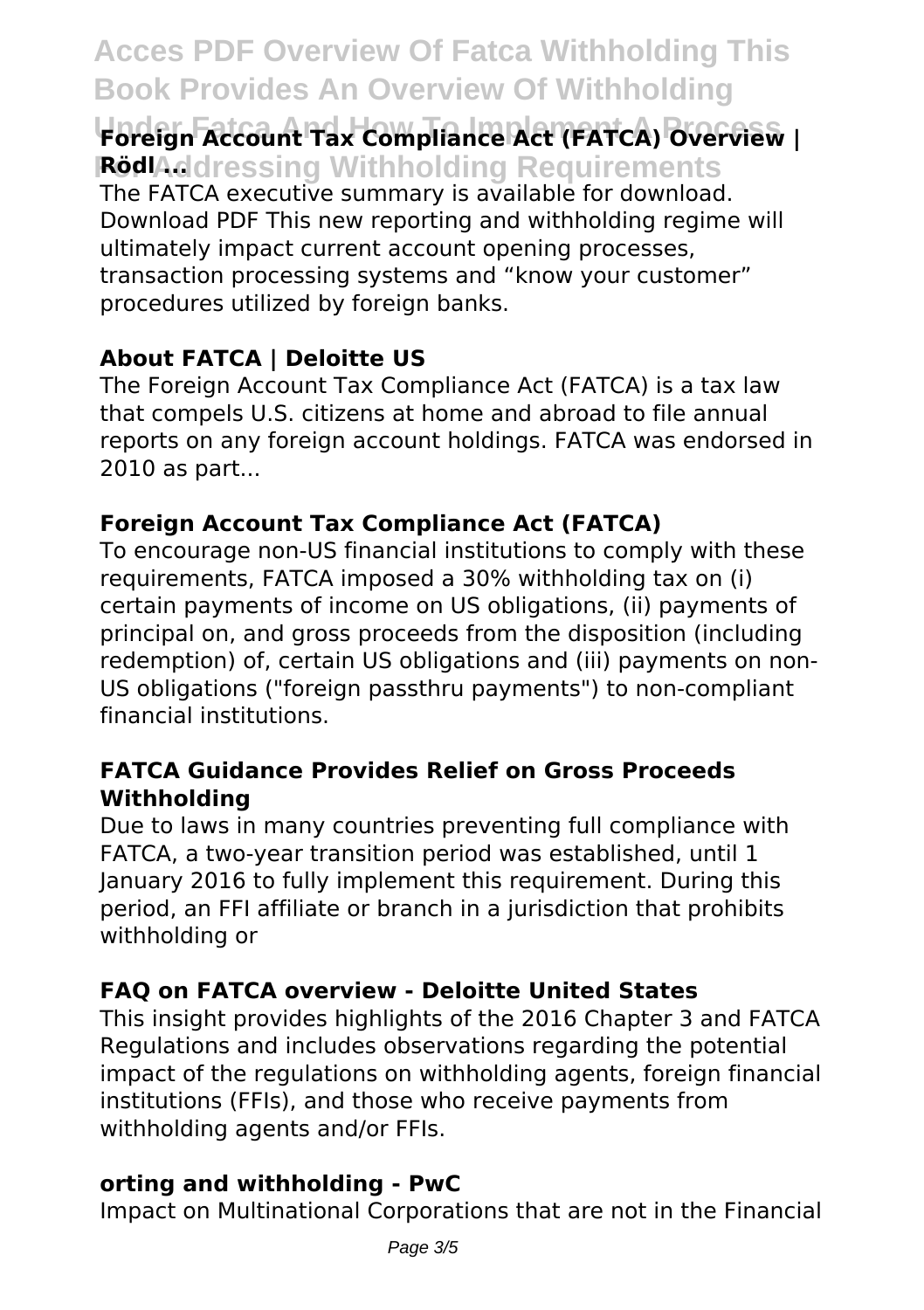Services Industry The main purpose of non-financial foreign<sup>SS</sup> **Entities (NFFEs)in FATCA are for withholding purposes. Payments** that NFFEs make might require the NFFE to be subject to reporting and withholding. NFFEs must minimally review how FATCA may impact operations for their entity.

### **Overview of FATCA - SlideShare**

The Foreign Account Tax Compliance Act (FATCA) is legislation enacted in March 2010 by the US Government, implemented on 1st January 2013. The purpose of FATCA is to stop American citizens from evading US tax by using foreign subsidiaries to invest in the US through foreign accounts. FATCA imposes a 30% withholding tax on foreign entities that refuse to disclose the identities of their US clients.

### **FATCA Overview - deVere Investment**

The auditor likely will presume that a 30% withholding applies to your foreign payments. Additionally, you should expect the auditor to ask you to provide accurate documentation using the new W-8 and W-9 forms. In the past, if you collected the data, you weren't required to show the W-9 form.

### **FATCA Compliance: To Withhold or Not To Withhold? That is ...**

The US' intent of FATCA is to deter and detect US tax evasion through the use of foreign financial accounts. Failure to comply with the reporting obligations under FATCA will result in the US Government imposing a 30% withholding tax on certain gross payments made from the US to non-compliant FFIs.

# **A. FATCA Overview 1. What is the Foreign Account Tax ...**

Foreign Account Tax Compliance Act (FATCA) Common Reporting Standard (CRS) for the Automatic Exchange of Information (AEOI). Professionals in our Information Reporting & Withholding Tax Service practice include individuals who have worked in the financial services industry or at U.S. Treasury, the IRS, and the Organisation for Economic Co-operation and Development, some of whom were actively involved in the development of IRW regimes.